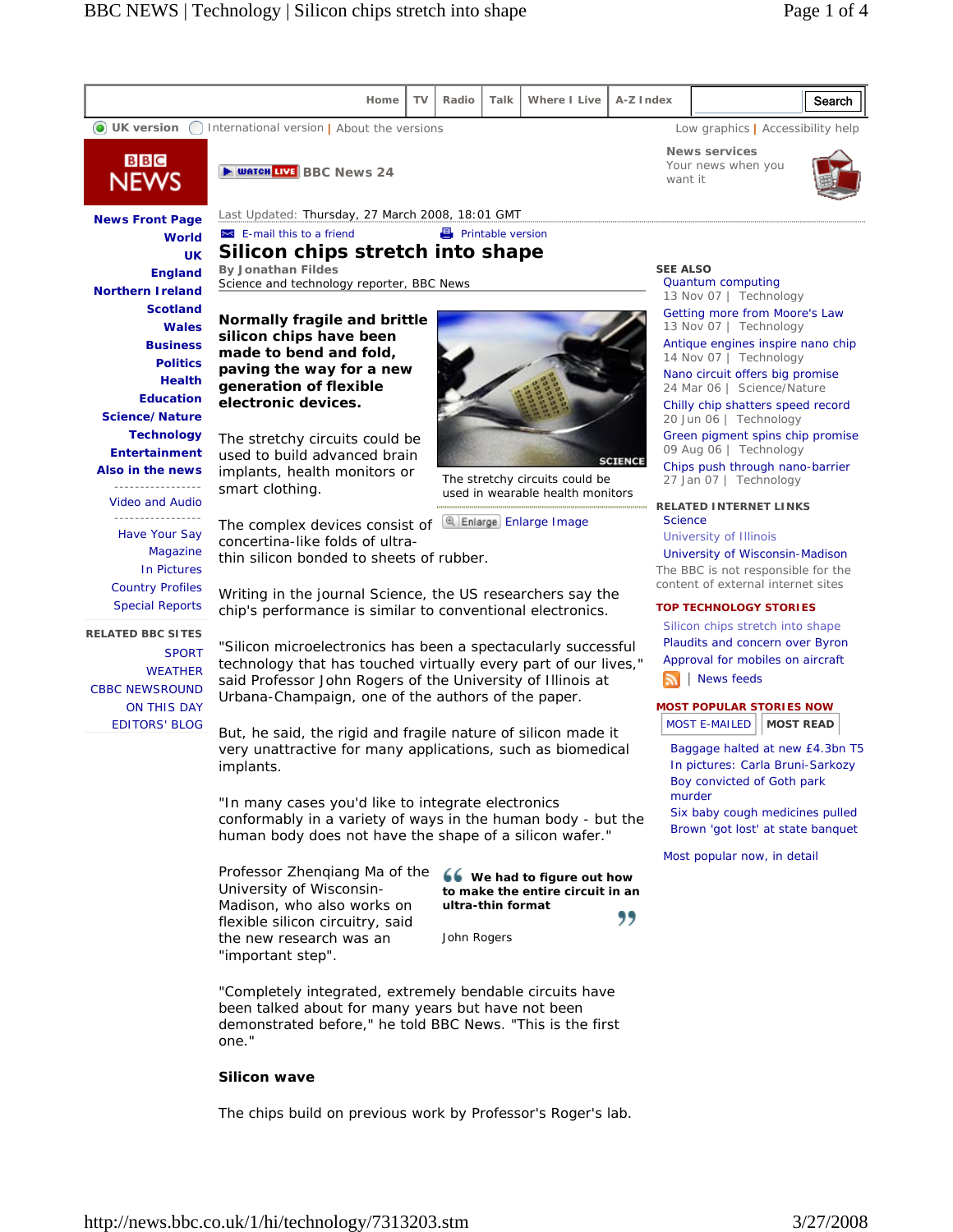In 2005, the team demonstrated a stretchable form of singlecrystal silicon.

"That demonstration involved very thin narrow strips of silicon bonded to rubber," explained Professor Rogers.

At a microscopic level these strips had a wavy structure that behaved like "accordion bellows", allowing stretching in one direction.

"The silicon is still rigid and brittle as an intrinsic material but in this accordion bellows geometry, bonded to rubber, the overall structure is stretchable," he told BBC News.

Using the material, the researchers were able to show off individual, flexible circuit components such as transistors.

The new work features complete silicon chips, known as integrated circuits (ICs), which can be stretched in two directions and in a more complex fashion.

"In order to do this, we had to figure out how to make the entire circuit in an ultra-thin format," explained Professor Rogers.



**BUILDING BENDABLE CHIPS** 



1. Plastic sheet is bonded to a rigid substrate with adhesive 2. Complex circuits are built using conventional silicon fabrication techniques 3. Adhesive is dissolved, allowing circuits embedded on plastic sheet to be peeled away 4. Sheet is bonded to prestrained rubber, creating bendable silicon chips

The team has developed a method that can produce complete circuits just one and a half microns (millionths of a metre) thick, hundreds of times thinner than conventional silicon circuits found in PCs.

"What that thinness provides is a degree of bendability that substantially exceeds anything we or anyone else has done at circuit level in the past," he said.

## **Rubber wrinkle**

The slim line circuits, like conventional chips, are made of sandwiches of multiple materials to form the wires and different components. The depth and relative position of the different layers, including chromium, gold and silicon, is crucial.

"You have to design the thicknesses of those materials in such a way that you put what is called the neutral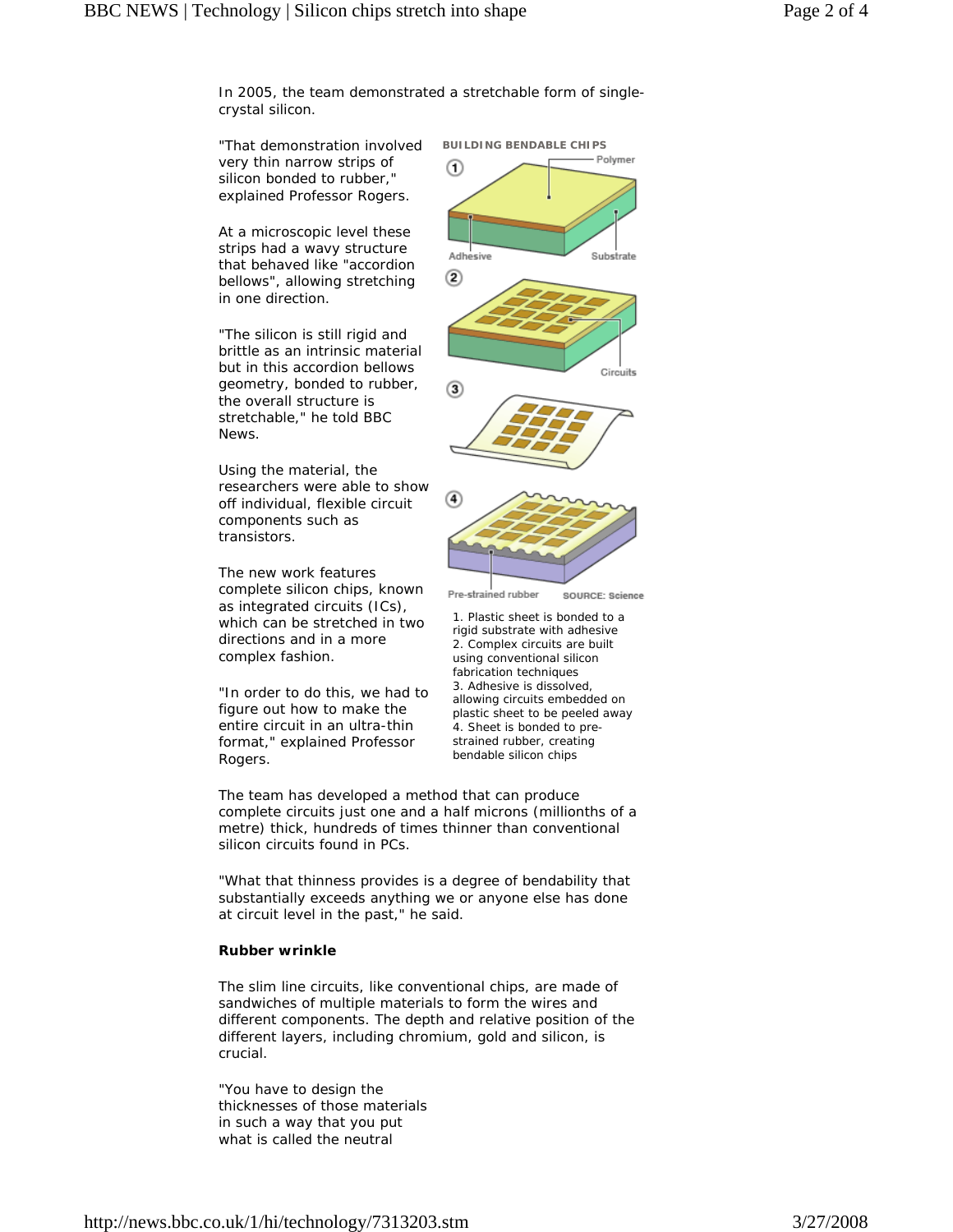mechanical plane so that it overlaps with the most brittle material," explained Professor Rogers.

The neutral mechanical plane is the layer in a material where there is zero strain.

In a homogenous substance, this plane occurs exactly half



The silicon circuits can be wrapped around curved surfaces

way between the top and bottom surface, where there is equal compression and tension as it bends.

This is where the silicon - the most brittle material - is usually positioned, according to Dr Rogers.

"If you locate your circuits there, you can bend your overall system to a very tight radius of curvature, but your circuit doesn't experience any strain," he said.

To create the foldable chips, these circuit layers are deposited on a polymer substrate which is bonded in turn to a temporary silicon base.

Following the deposition of the **66 In some applications**, circuits, the silicon base is discarded to reveal delicate slivers of circuitry held in plastic.

**stretchable and foldable integrated circuits may be the only choice** 99

Zhenqiang Ma

These are then bonded to a piece of pre-strained rubber. **The computing age**

When the strain is removed, the rubber snaps back into shape, causing the circuits on the surface to wrinkle accordingly.

"This leads to the wavy geometry that allows the overall circuit system to be stretched in any direction you want," said Dr Rogers.

The complete circuits are still relatively crude compared to top-end computer chips but have typical "silicon wafer performance" for the size of the component, he said.

## **Brain pad**

Other companies and researchers are working on different approaches to flexible electronics.

One approach is to make so-called "organic" electronics, also known as plastic electronics.

These rugged devices are made from organic polymers and have been built into flexible "electronic paper" displays.

However, they are relatively slow and therefore of limited use in high performance devices.